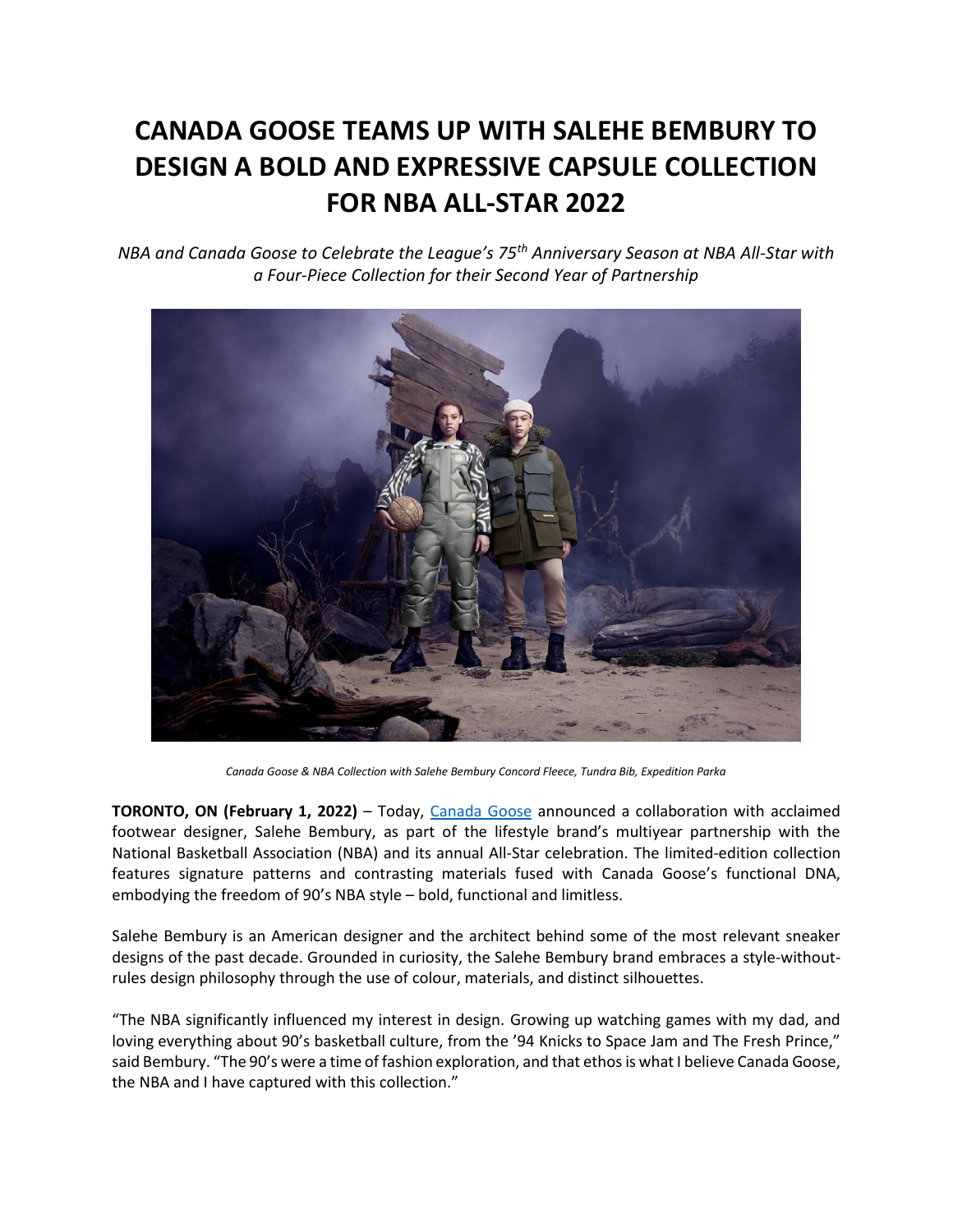"Salehe Bembury is one of the world's most innovative designers of today and we are excited to work with him as this year's design partner for the NBA All-Star 2022," said Woody Blackford, Executive Vice President of Product, Canada Goose. "Our NBA partnership has opened the door to bold new interpretations of the Canada Goose brand. This capsule combines the quality and function that Canada Goose is renowned for with the cultural richness of the NBA and Salehe's boundless design approach."



*Canada Goose & NBA Collection with Salehe Bembury Concord Fleece | Canada Goose & NBA Collection with Salehe Bembury Signal Vest and Expedition Parka*

The Canada Goose & NBA Collection with Salehe Bembury is rooted in functional heritage and celebrates the juxtaposition of style without rules. The four-piece unisex capsule is designed to layer, mix and match in an innovative expression of the brand's iconic styles.

The Expedition Parka, developed for scientists working in extreme weather conditions, has been reimagined with an overstated Chenille hood trim and removable vest for an expressive take on the icon, while staying true to the brand's function-first promise. The Concord Fleece epitomizes the freedom of 90's NBA fashion and uses the bold pattern of Bembury's signature all-over thumbprint design for a striking look. The Signal Vest is a transitional weather staple with an exaggerated front hem for added coverage and protection. The Tundra Bib is a legacy Canada Goose style built to protect the lower body from extreme conditions and features adjustable elastic suspenders, and an interior drawcord for an adaptable fit. Each style is punctuated with an exclusive co-branded Canada Goose and Salehe Bembury tonal disc and label featuring Bembury's signature thumbprint motif and the NBA logo.

The 2022 NBA All-Star Game will be held on Sunday, February 20 at Rocket Mortgage Fieldhouse in Cleveland. NBA All-Star 2022 will bring together the most talented and passionate players for a global celebration of the game as the league celebrates its 75th Anniversary Season. The Expedition Parka and Concord Fleece from the Canada Goose & NBA Collection with Salehe Bembury will be made available to all 2022 All-Star players.

"We are thrilled to see our second capsule collection with Canada Goose come to life ahead of NBA All-Star 2022, in celebration of the game's greatest players and our fans," said Lisa Piken Koper, Senior Vice President of Global Partnerships, NBA. "As the NBA celebrates its 75th Anniversary Season, our latest collaboration with Canada Goose serves an opportunity for our fans to uniquely express their connection to our game."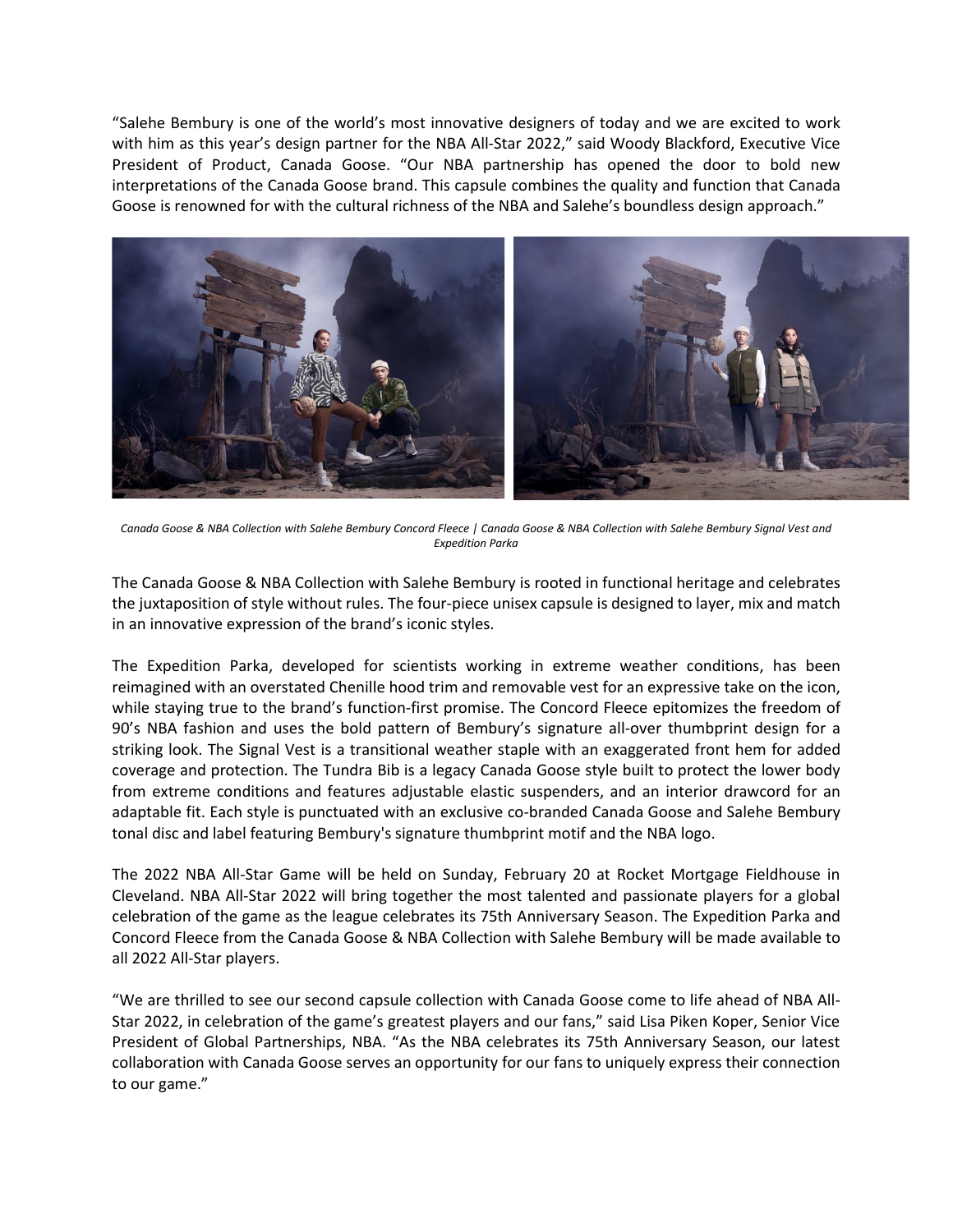

*Play in the Open* Campaign Stop-Motion Animation

Canada Goose's promise to inspire and enable all people to thrive in the outside world is engrained in the collection for the NBA All-Star 2022 and in the second year of their *Play in the Open* campaign. *Play in the Open* is born from Canada Goose's *Live in the Open* ethos – to express oneself freely and without judgement. This year's campaign is directed by Foster Huntington, American stop-motion director, and centres on an outdoor narrative that is grounded in dissolving the rules of reality. It stars a Salehe Bembury figure who is free to *Play in the Open*. The three stop-motion animations take place in distinct outdoor environments: on a ridgetop in the Canadian Rockies, a fishing shack on a frozen alpine lake and a basketball court on a remote hillside. The Bembury figure is depicted juggling, fishing, and playing basketball while showing the versatility and power of the capsule collection. The campaign will launch globally timed to the collection launch on February 11.

*Play in the Open* will extend into Canada Goose retail stores globally, bringing the campaign to life in celebration of the collection and partnership. Select fans will have a chance to own one of the limitededition 'Salehe Bembury Hand-Painted Figures' by joining Canada Goose Basecamp. Basecamp is the brand's community platform, where members get first access to company announcements, limited edition collections and unique experiences. To sign up for Canada Goose Basecamp, visit [canadagoose.com/basecamp.](https://www.canadagoose.com/ca/en/email-signup)

This year, the Canada Goose and NBA partnership will see the intersection of sport, tech, fashion, art and culture enhanced even more at NBA Crossover in Cleveland during NBA All-Star 2022. NBA Crossover is a three-day immersive event that includes programming from NBA players and alumni, branded workshops, live performances, and activations. The Canada Goose and NBA Crossover activation will invite fans to step into the limitless universe Bembury and Canada Goose have created through a life-size recreation of a scene from the campaign stop-motion animation. The experience will include interactive elements that encourage discovery, exploration, and play, while showcasing pieces from the collection. To learn more, visi[t NBAEvent.com.](https://nbaevents.nba.com/events/nba-crossover)